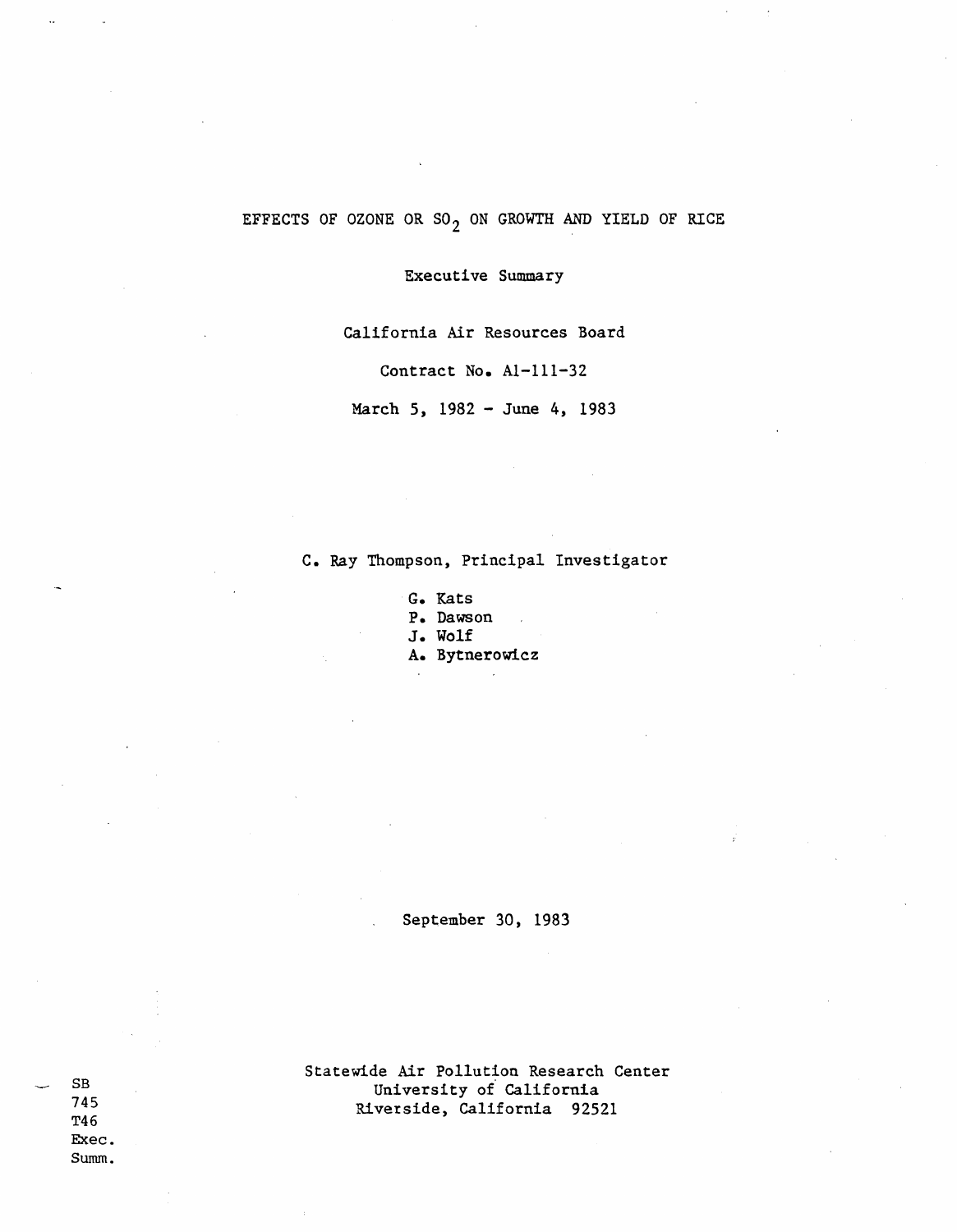ليواديا والمحامين والمراجع 

 $\mathcal{A}^{\text{max}}_{\text{max}}$ 

 $\sim$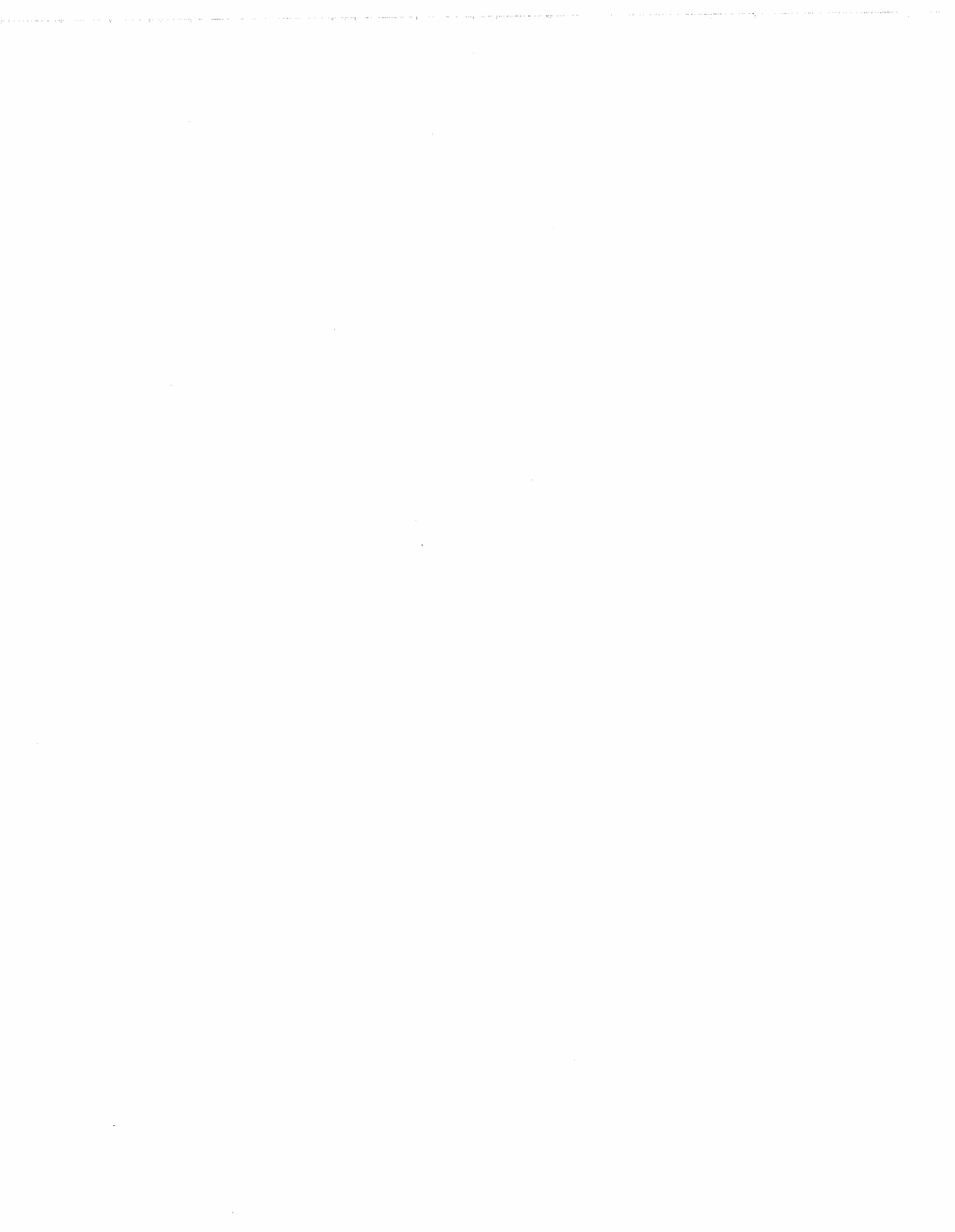## EXECUTIVE SUMMARY

California's annual production of rice is 1.5 million tons valued at \$255 million. The principal rice growing area, the Sacramento Valley, has some air pollution. Photochemical oxidants exceed O.1 parts per million (ppm) as ozone 5-10 days per year. Sulfur dioxide levels are lower. Meager information is available as to the effects of ozone and/or  $SO_2$  on this crop.

Most of the work has been done in Japan. In 1976 Nakamura et al. (1) and Matsuoka (2) demonstrated that injury to rice, similar to "akgare disease," was caused by photochemical oxidants. Nakamura and Ota (3) and Nakamura et al. (4) observed chlorotic flecks after episodes of high oxidant on rice leaves. One recent study by Agrawal et al. (5) showed that continuous fumigation of rice with  $0.08$  ppm ozone or  $0.50$  ppm  $S0<sub>2</sub>$ reduced chlorophyll and carotenoids. A combination of one-half of each of these concentrations caused pigment reductions of the same magnitude as would have occurred if the separate reductions with the original concentrations had occurred thus indicating a synergistic effect of the two pollutants.

(

The present study was done to compare the effects of  $S0<sub>2</sub>$  or ozone on three varieties of rice grown commercially in California, to find out their sensitivity to these pollutants and to provide information as to what the burning of fossil fuels containing sulfur such as coal in rice growing areas would do to the performance and yield of this crop.

Three cultivars of rice produced commercially in California, M7, M9 and S201, were grown in pots, six plants per pot, from 13 May to 27 September 1982 at the University of California, Riverside. The pots were flooded continuously with tap water and supplied with all known mineral elements. No pest problems occurred. The plants were housed in open-top plastic greenhouses and provided with activated carbon filtered air to which ozone or  $SO_2$  was added from 10 June to 24 September 1982. Twenty greenhouses were divided randomly into 10 groups of two each. Twelve pots of each cultivar (36 pots/greenhouse) were fumigated as follows: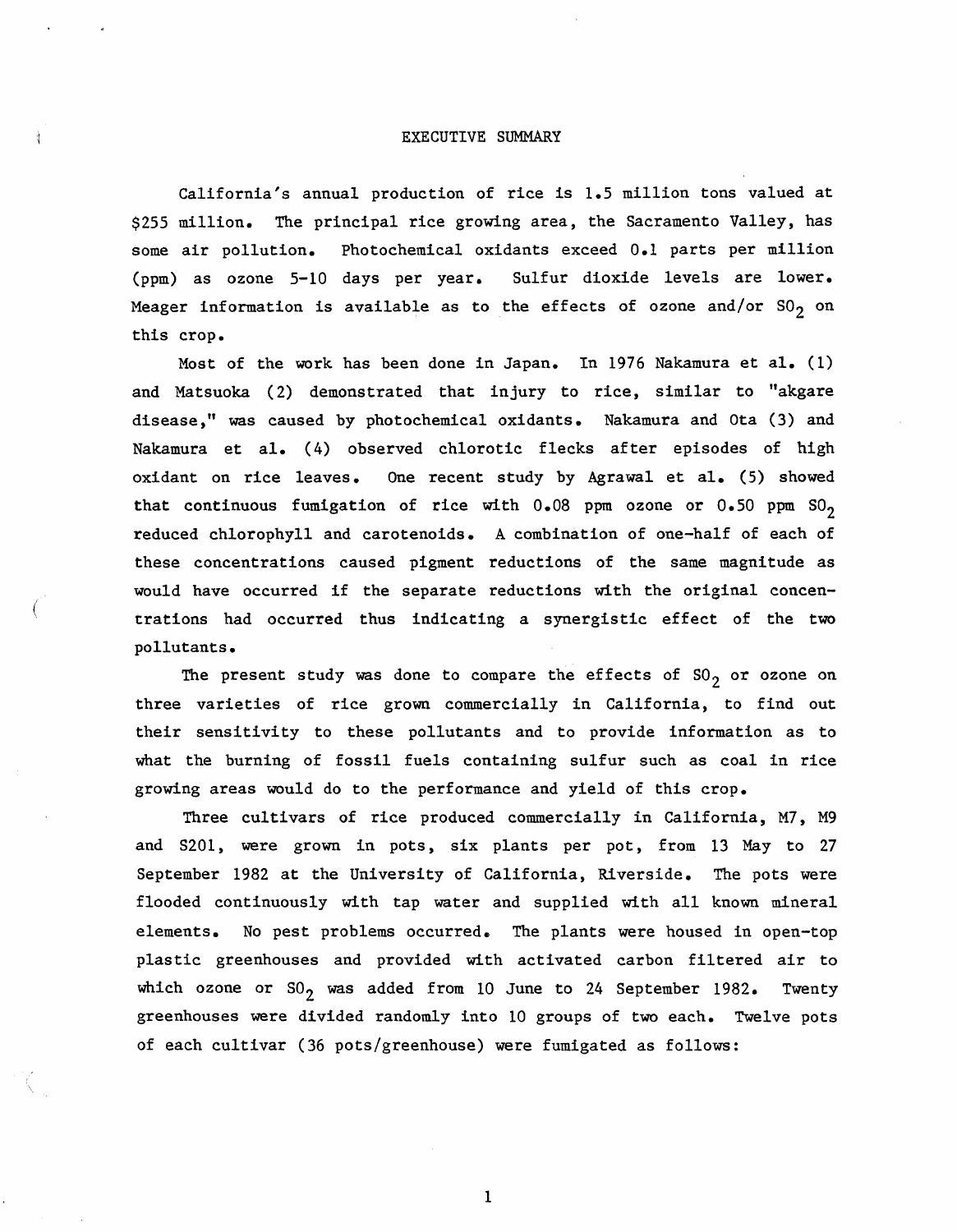ann geneman in Sprit ann a ceann a sin go a chumadh sin i gu a thughe can neas inn ann a sin a san ann ann ann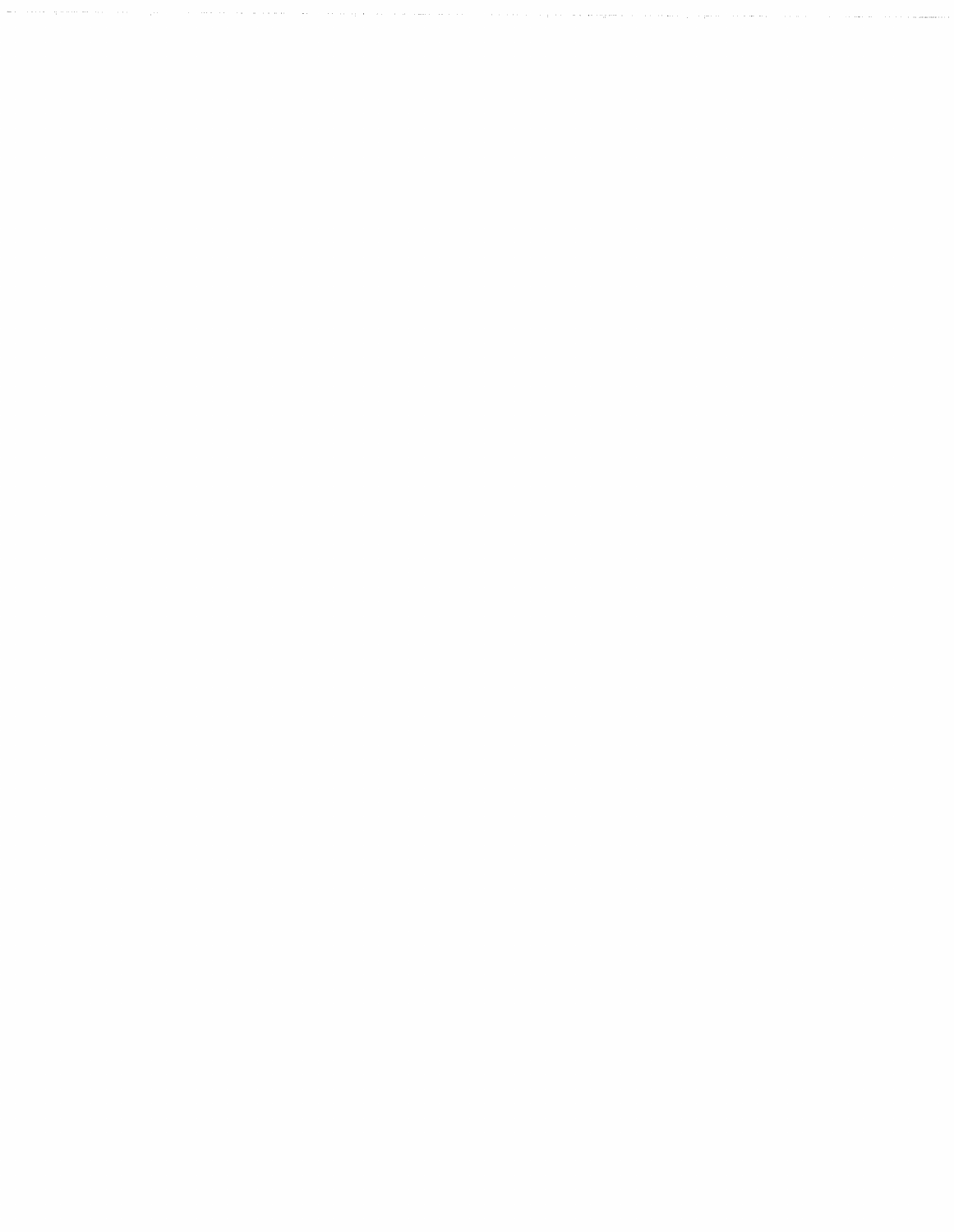| Greenhouse No. | Ozone $(ppm)$                               |                      |
|----------------|---------------------------------------------|----------------------|
| 1,9            | $0.05 - 5$ hr/day, 5 day/wk                 |                      |
| 2,15           | Ħ<br>0.10                                   | $\pmb{\mathfrak{g}}$ |
| 11,13          | $\mathbf{H}$<br>0.15                        | 11                   |
| 10,14          | 11<br>$0 - 20$                              | $^{\dagger}$         |
| 16,19          | $0.25 - 5$ hr/day, one day/wk               |                      |
|                | $SO_2$ (ppm)                                |                      |
| 3,20           | $0.05$ - Continuous, 5 days/wk <sup>*</sup> |                      |
| 4,6            | Ħ<br>$0 - 10$                               | Ħ                    |
| 8,18           | Ħ<br>0.15                                   | $\mathbf{H}$         |
| 12,17          | Ħ<br>$0 - 20$                               | Ħ                    |
| 5,7            | Control (Carbon Filtered Air)               |                      |

These levels of  $S0<sub>2</sub>$  were applied for a total period of 1405 hrs. Ozone was applied at the four lower levels for 346 hrs and at 0.25 ppm for 80 hrs.

On 6 July (First Harvest) one plant from each pot was harvested. Height of plant, total dry weight, leaf area, number of tillers and percent leaf area injured were determined. On 19 July the outer circle of pots in the circular greenhouses (pots 1-6) were relocated in the center and the center pots moved to the periphery. A second harvest was made of one plant 23 August and a final harvest of 4 plants 27 September 1982. The same parameters were measured in the second harvest except leaf area and percent injury were omitted and number of panicles recorded. The final harvest measured dry weight of seed, 100 seed wt, straw weight, percent sterile seeds in addition to measurements made on the second harvest.

Results From All Plants. The results of the first harvest, with treatments of each cultivar evaluated separately, showed that 27 days of ozone fumigation reduced significantly the height and dry weight of all cultivars at one or more of the concentrations used. Leaf area of S201

 $*$ Monday 9:00 - Friday 17:00 o'clock, weekly.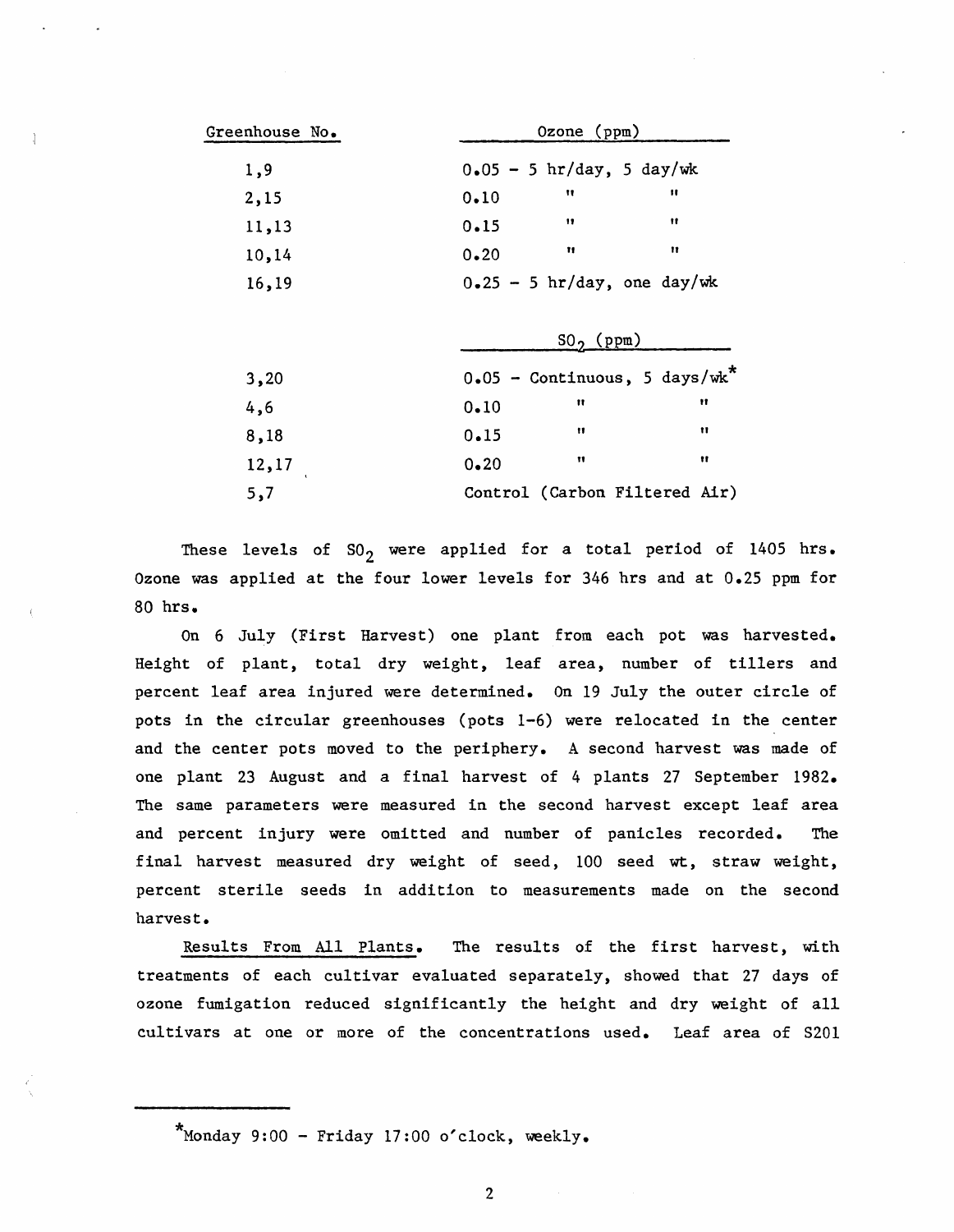المتعاصر والمستعمر والمستقاد والمستقاد والمستحدث والمستقاد والمستعدد والمتحدث والمستقاد والمستنقر والمتحدث والمستحدث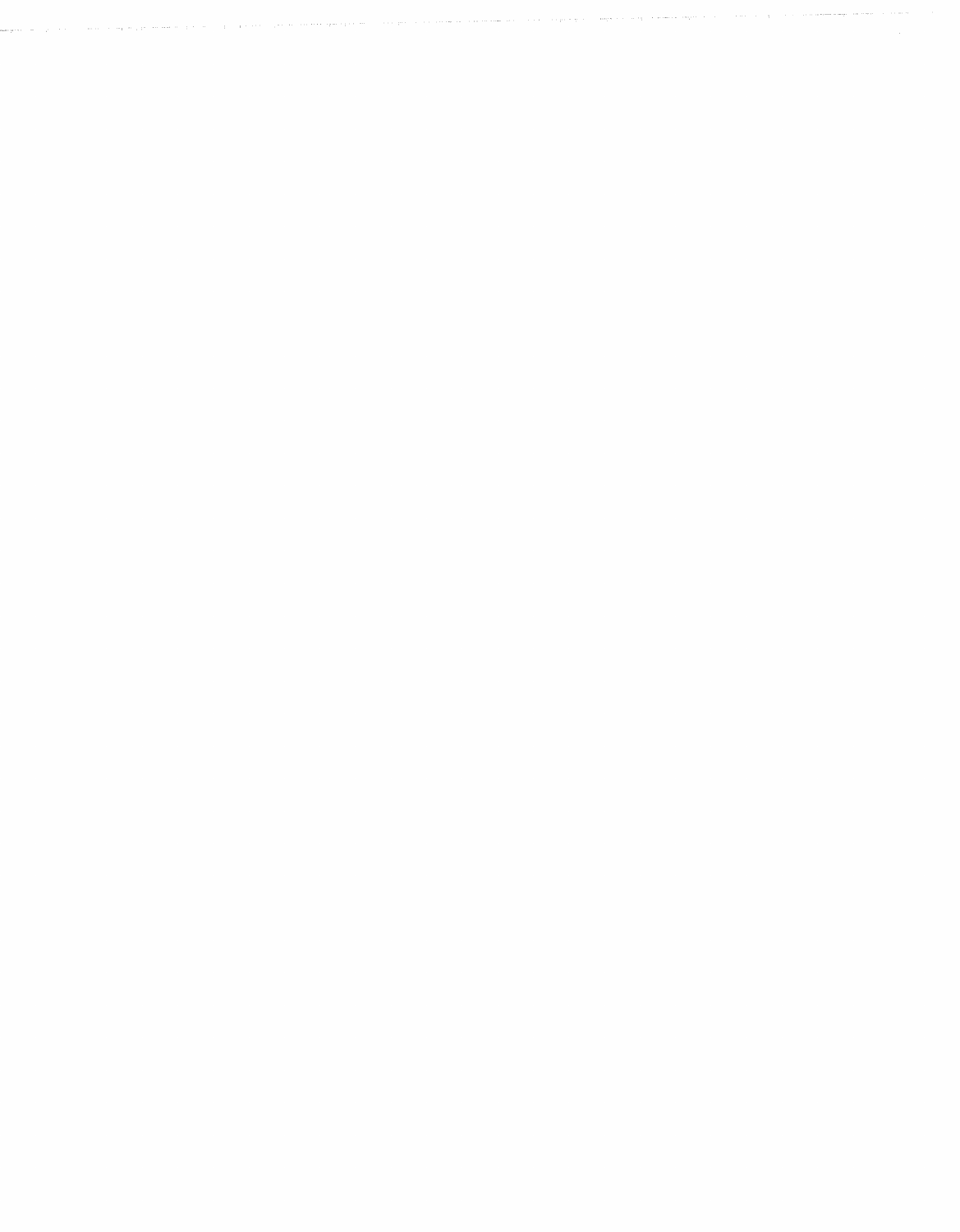and number of tillers of M7 also were reduced. Sulfur dioxide increased height, dry weight and total leaf area of M9 at intermediate concentrations and leaf area of M7. Numbers of tillers were reduced with M7, degree of leaf injury was unaffected. All statistical evaluations of data in the tables were done by Duncan's Multiple Range Test with a level of 0.05 considered significant.

At the second harvest, after 72 days fumigation, ozone had no overall effect on plant growth. Ozone at 0.20 ppm reduced the number of tillers on M9, but increased the tillers on M7 and S201. Sulfur dioxide had no statistical effect at all ievels.

The results from the final harvest after 107 days fumigation were analyzed statistically by combining all values from four plants per pot, from pots 1-12, for an analysis of variance. These results showed that ozone at 0.20 ppm reduced significantly total seed weight, 100 seed weight, straw weight and height of plant plus increasing seed sterility and number of panicles per plant on cultivar M9. Other ozone levels caused similar effects in some cases for this cultivar. For S201, 0.20 ppm ozone caused the same effects as for M9, except the percent of sterile seeds and straw weight were the same as the control, statistically. For M7 0.20 ppm ozone level of ozone also reduced height of plant and increased number of panicles. The results with 0.25 ppm ozone were included for comparative purposes only because the period of exposure was one day/week, one-fifth .that of the other levels.

At the final harvest sulfur dioxide also reduced growth and yield of rice, but the effects were not as great as with ozone. With 0.20 ppm sulfur dioxide M9 showed significant reductions in total seed weight, weight of 100 seeds and plant height plus increased seed sterility. Lower sulfur dioxide levels showed the same effects in some cases. For S201, 100 seed weight and plant height were reduced at 0.20 ppm sulfur dioxide. The cultivar M7 showed no effects at 0.20 ppm sulfur dioxide but increased seed sterility at 0.10 ppm sulfur dioxide and increased height but decreased number of panicles at  $0.15$  ppm  $S0<sub>2</sub>$ .

Total yield of seed was greater with S201, less with M7 and least with M9 at all pollutant levels. This observation was inherent in the cultivars with our cultural conditions.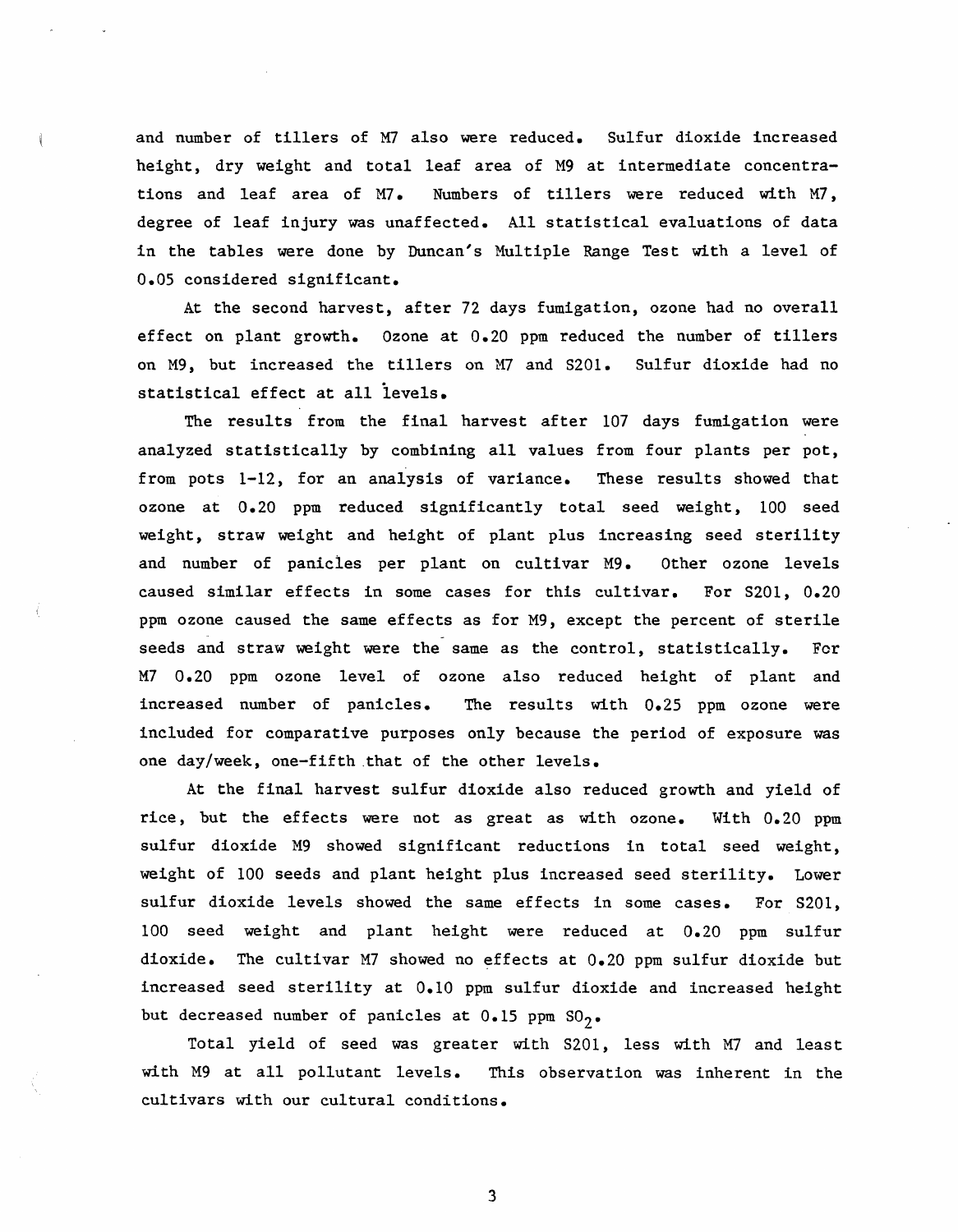وبالمتموضون استواء الرابا وسوسسوسو موازيون والمراجع شعور وسندع والمداريخ وسيتستعدد بتواصل الزايد سهوس يقتيعهم  $\label{eq:2.1} \frac{1}{\sqrt{2}}\int_{\mathbb{R}^3}\frac{1}{\sqrt{2}}\left(\frac{1}{\sqrt{2}}\right)^2\frac{1}{\sqrt{2}}\left(\frac{1}{\sqrt{2}}\right)^2\frac{1}{\sqrt{2}}\left(\frac{1}{\sqrt{2}}\right)^2\frac{1}{\sqrt{2}}\left(\frac{1}{\sqrt{2}}\right)^2.$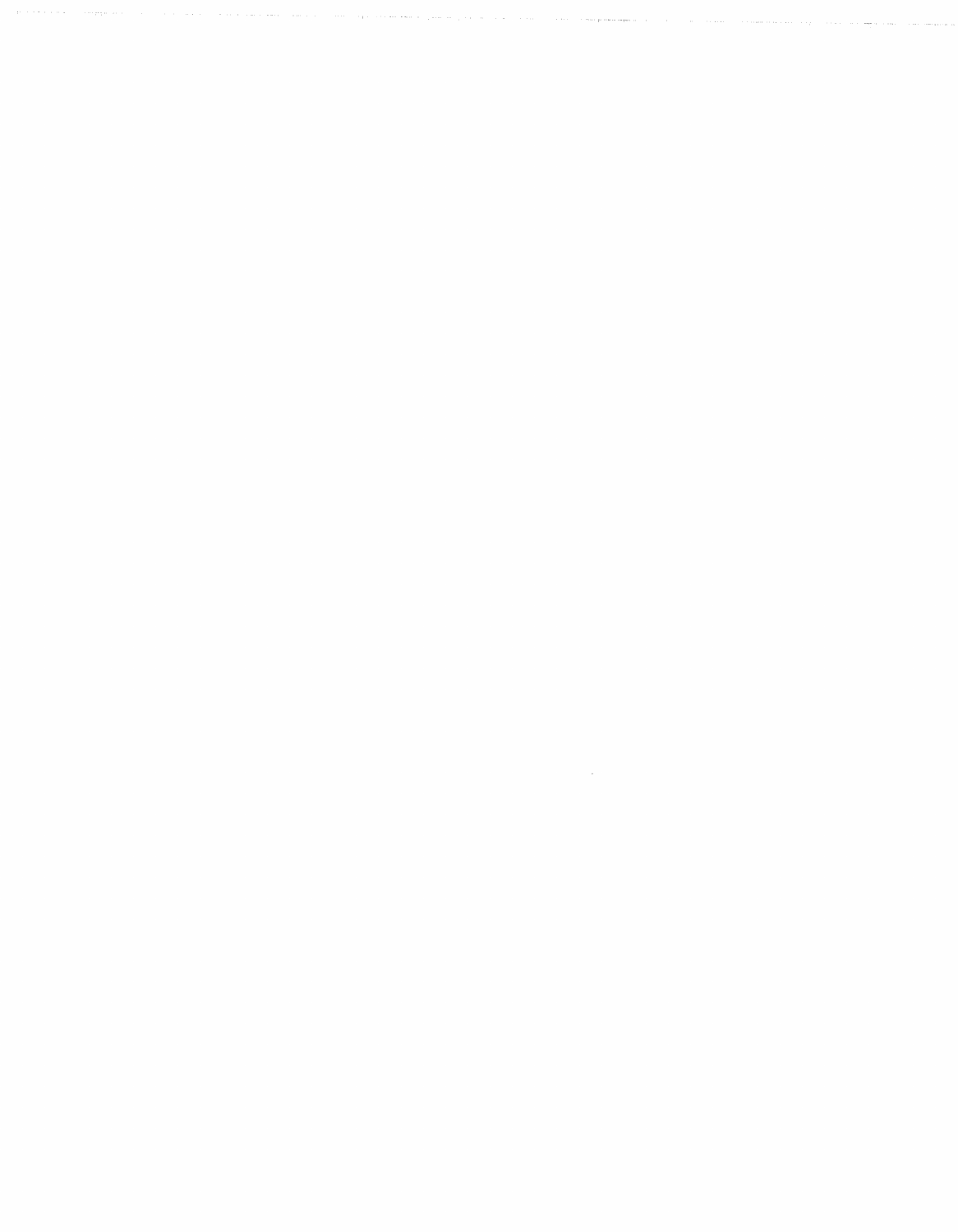Results From Center Plants. Because the pots were switched in position after 30 days fumigation and because the greater height of plants in pots 7-12 persisted throughout the study, comparisons were made of the variability of the above-mentioned measurements between pots 1-6 and 7- 12. These evaluations showed that the data from pots 1-6 were less variable within treatments and showed greater statistical differences between treatments than pots 7-12. Use of the results from 1-6 gave somewhat greater statistical significance of treatment vs response even though the replication was reduced by one-half. Total seed weight, height and straw weight were significantly less with 0.20 ppm ozone with all cultivars with these replicates whereas only M9 and S201 showed these differences when all replicates were considered.

Because of reduced variability of the pots 1-6, the 7-12 numbered replicates were considered as a "guard row'' and the most valid results are considered to be those from pots 1-6. These were evaluated statistically by the prediction equation  $y = a$  (conc) + b which is calculated by the linear regression of the dependent variable "y" on the independent variable "concentration." The equation describes the least-squares best fit of a straight line with y as the dependent variable, concentration as the independent variable, a as the slope and b as the intercept.

Ozone at the 0.20 ppm level reduced total seed weight in all three cultivars by 12, 29, and 21% in cultivars M7, M9 and S201, respectively. One hundred seed weight was also reduced in M9 and S201. Percent sterility of seed in panicles was increased by ozone in cultivars M9 and S201 by 9% and 6% respectively. Weight of rice straw was reduced in cultivars M9 and S201.

Sulfur dioxide\_ at 0.20 ppm reduced total seed weight in the two cultivars M9 and S201 by 22 and 14%, respectively. Weight of one hundred seeds likewise was reduced in these cultivars.

Ozone reduced numbers of spikelets per panicle in all three cultivars. Sulfur dioxide failed to cause a significant effect on this parameter. Ozone also reduced the height of plants in all cultivars, but increased the number of panicles per plant. Sulfur dioxide reduced the height of cultivar S201, and increased the number of panicles. The other cultivars were unaffected by sulfur dioxide.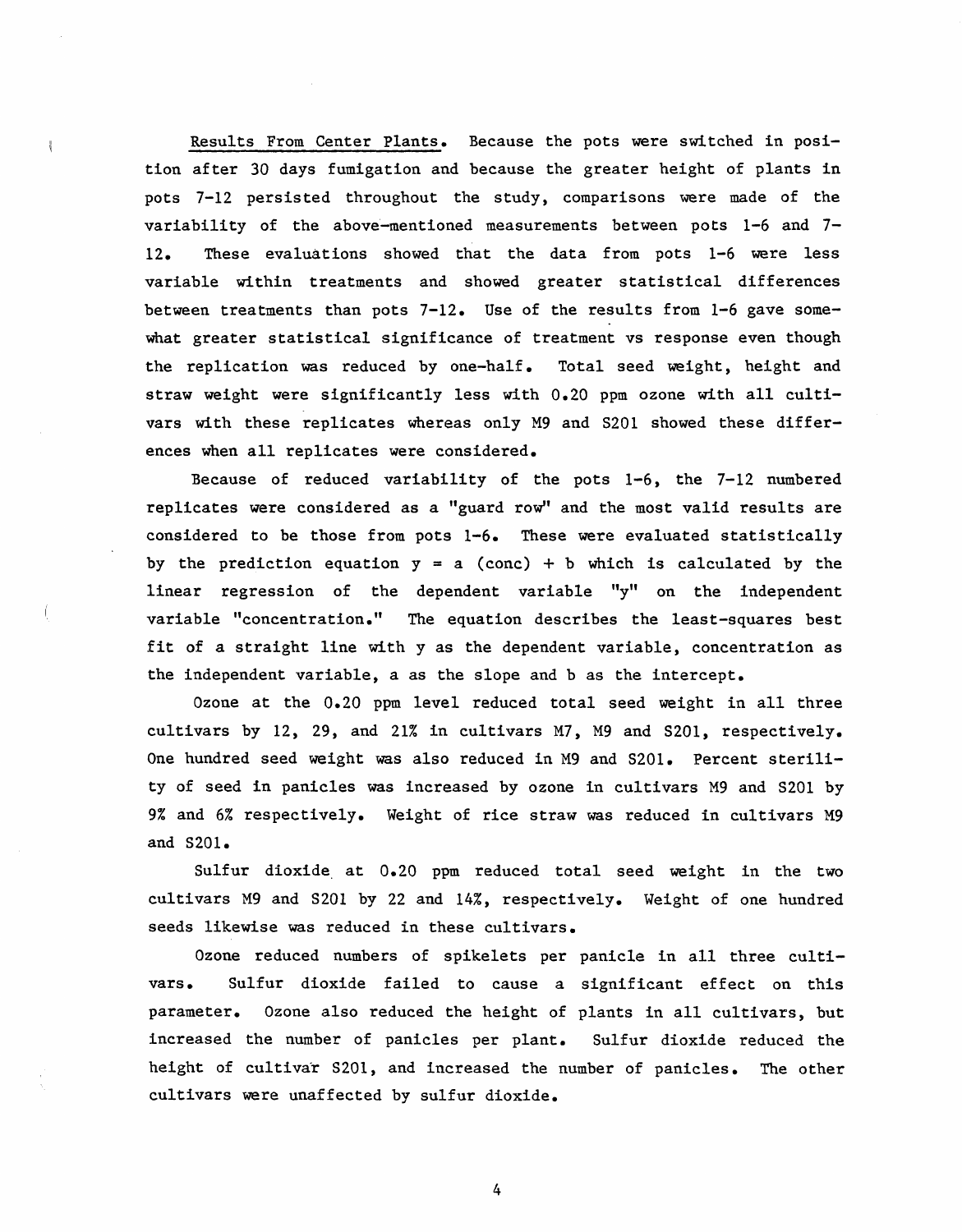the complete state of the complete state of the state of the complete state of the  $\mathcal{A}_\mathcal{A}$  $\phi$  , where  $\phi$  is smooth and  $\phi$  , and  $\phi$ ويكرسها وسنتقلص بالمتاريخ والمراس المداني للتعاونس مشهد والمتعرق يتسرب والمرابي والمتشاملين ومنادر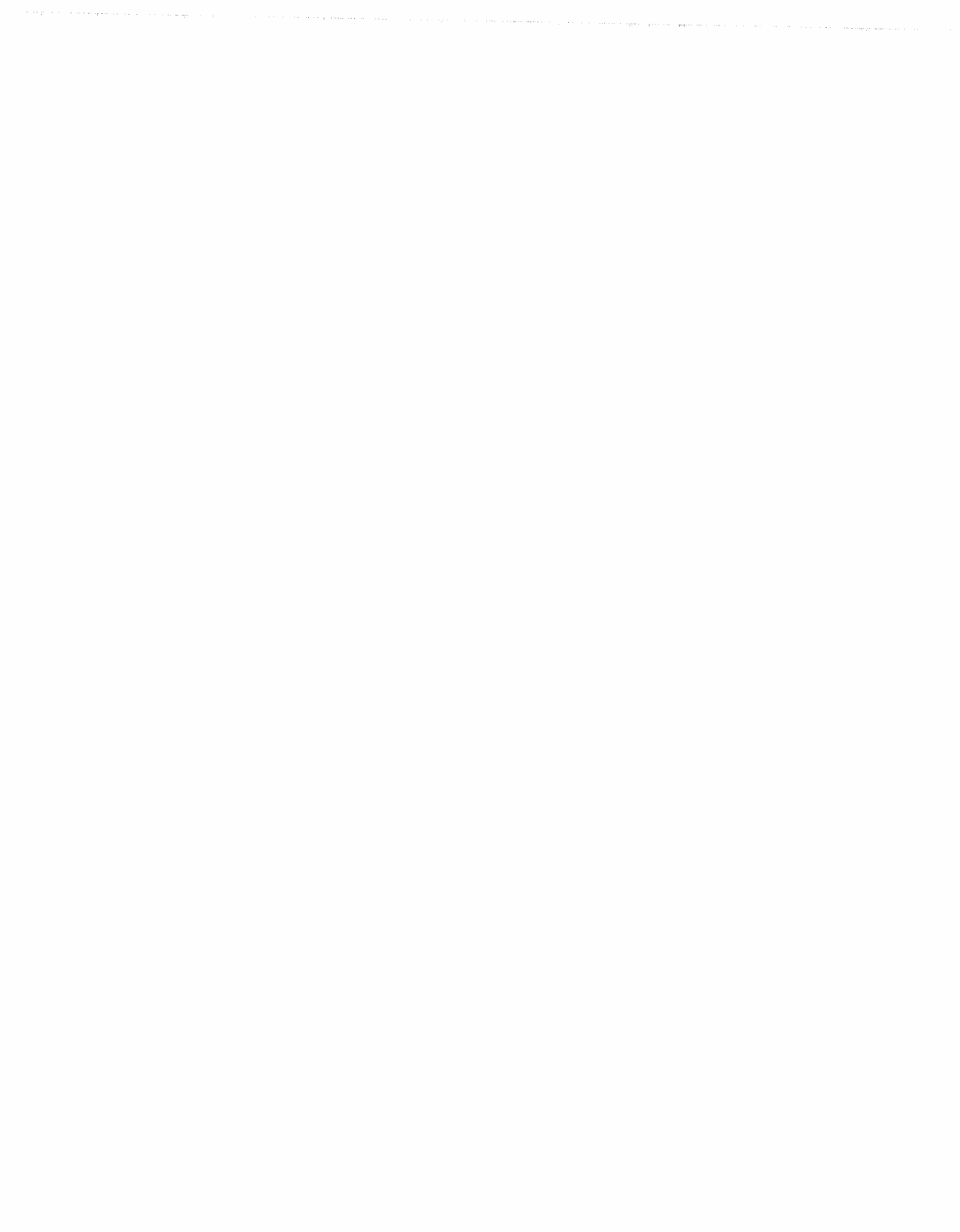These results show that ozone is much more toxic per unit of pollutant than  $S0<sub>2</sub>$ . Roughly equal effects were produced by one-fourth the total exposure to ozone. A pronounced positional effect within the chambers occurred. Plants in the center yielded better than those on the periphery. Reduced pollination is suspected because of the constant flow of incoming air. Further work should explore the interactions of these two pollutants on rice so that environmental planners can predict what the effects of increased  $SO_2$  levels with existing amounts of ozone would be on rice production in California.

## LITERATURE CITED

- 1. Nakamura, H. et al., Photochemical oxidants injury in rice plants. 1. Occurrence of photochemical oxidants injury in rice plants at Kanto area and its symptoms. Proc. Crop Sci. Soc. Japan, 44, 312-319 (1975) (In Japanese with English summary).
- 2. Matsuoka, Y. et al., Studies on the visible injury to rice plants caused by photochemical oxidants. 1. Identification of the leaf injury caused by photochemical oxidants. Proc. Crop Sci. Soc. Japan, 45, 124-130 (1976) (In Japanese with English summary).
- 3. Nakamura H. and Y. Ota, An injury to rice plants caused by photochemical oxidants in Japan, Japanese Agricultural Research Quarterly, \_g, 69-73 (1978).
- 4. Nakamura, H., Y. Ota, S. Hashimoto and H. Okino, Photochemical oxidants injury in rice plants. 2. The effect of filtered ambient air on growth and yield of rice plants. Proc. Crop Sci. Soc. Japan, 45 (1976).
- 5. Agrawal, M., P. K. Nandi and D. N. Rao, Effect of ozone and  $S0<sub>2</sub>$  pollutants separately and in mixture on chlorophyll and carotenoid pigments of Oryza sativa. Water, Air and Soil Pollution 18, 449-454 (1982).